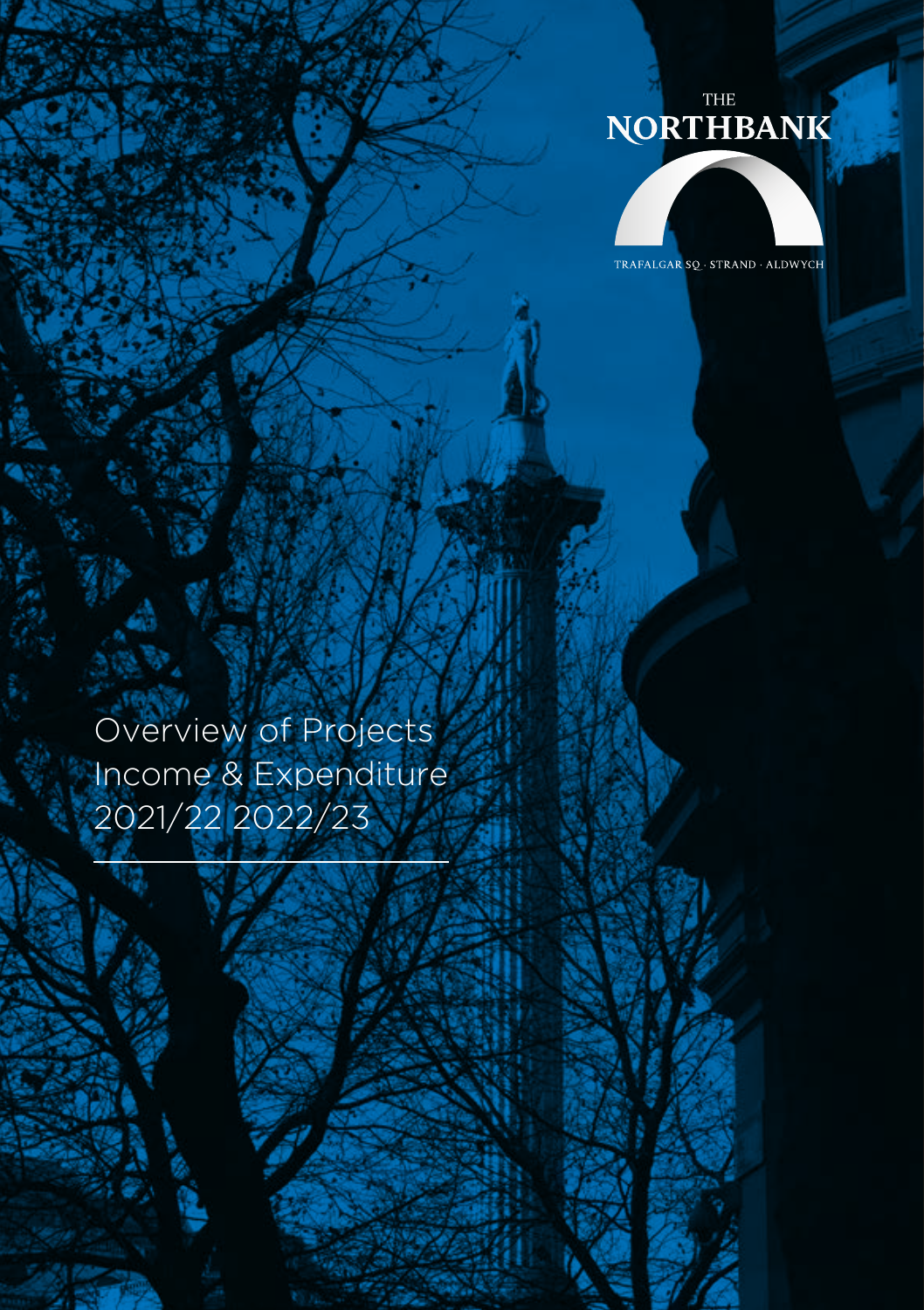

#### Introduction

The Northbank Business Improvement District (BID) covers one of London's most iconic areas and includes Trafalgar Square, Strand and Aldwych.

The BID is a strategic business partnership which has delivered outstanding results working with our public service providers to transform the Northbank into a safer, cleaner, better connected and more vibrant district, especially after the impacts of the Coronavirus pandemic.

This billing leaflet summarises what has been achieved by the BID from April 2021 to March 2022, and sets out the planned activity till March 2023.

| Contents                                                    |           |
|-------------------------------------------------------------|-----------|
| <b>STRATEGIC VISION</b>                                     | 6         |
| PUBLIC REALM<br><b>OPERATIONAL SERVICES</b>                 | я         |
| <b>COMMUNITY SAFFTY &amp;</b><br><b>BUSINESS RESILIENCE</b> | 10        |
| <b>MARKETED &amp; PROMOTED</b>                              | $12^{12}$ |
| <b>CORPORATE COMMUNITY</b><br><b>ENGAGEMENT (CSR)</b>       | 14        |
| <b>BUDGET ANALYSIS</b>                                      | 17        |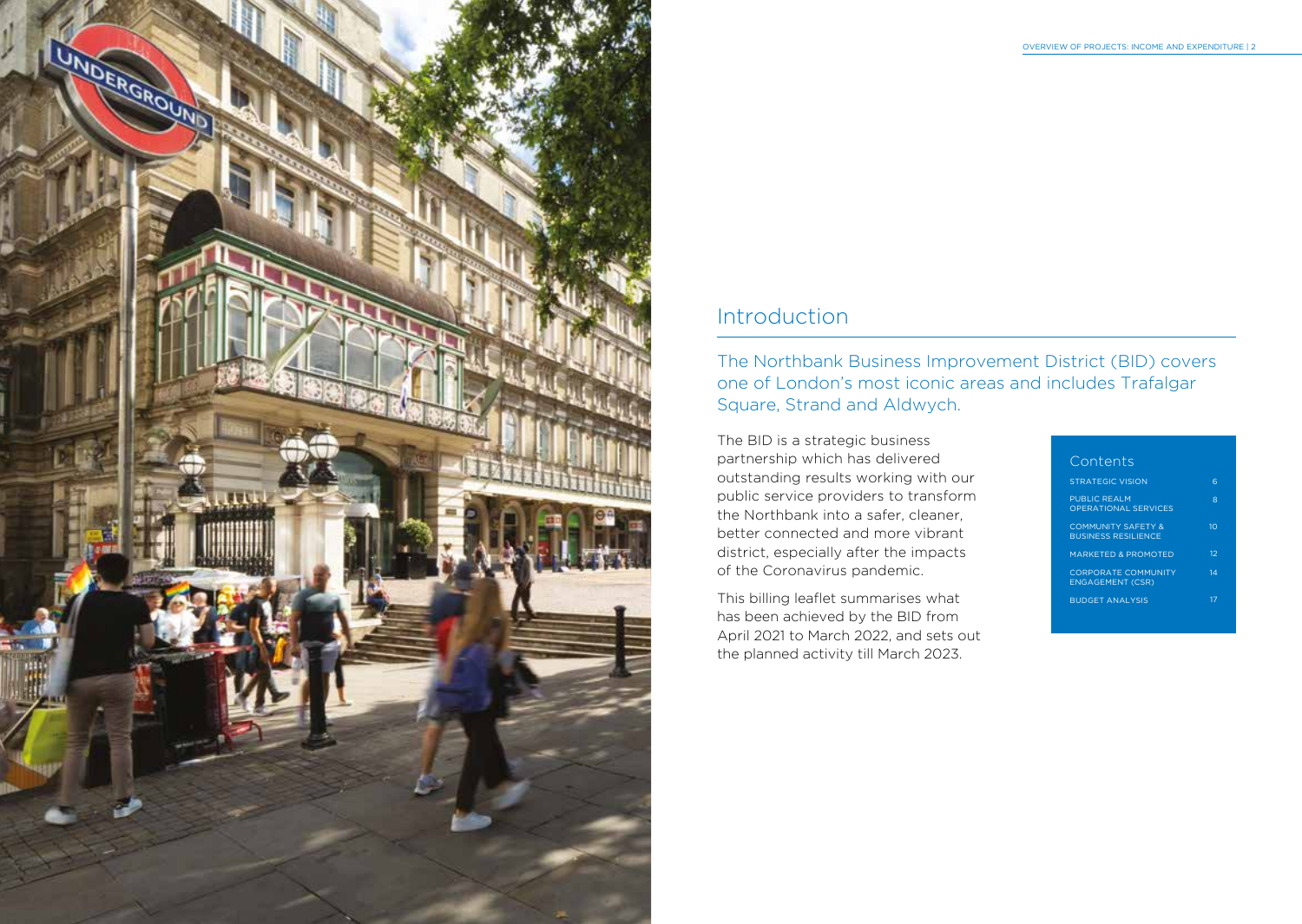#### Achievements for 2021/22 & Plans for 2022/23

**WWW** 

As we enter the last year of our second term, The BID has worked hard to complete a large number of projects and activities whilst ensuring they link to each of our strategic themes. After taking a shift in our last reporting year, we have worked to ensure our work reflects our business plan and meets various objectives.

OVERVIEW OF PROJECTS: INCOME AND EXPENDITURE | 4

The following pages highlight our achievements in each area and explain how we plan to build on this activity in the coming year with your support.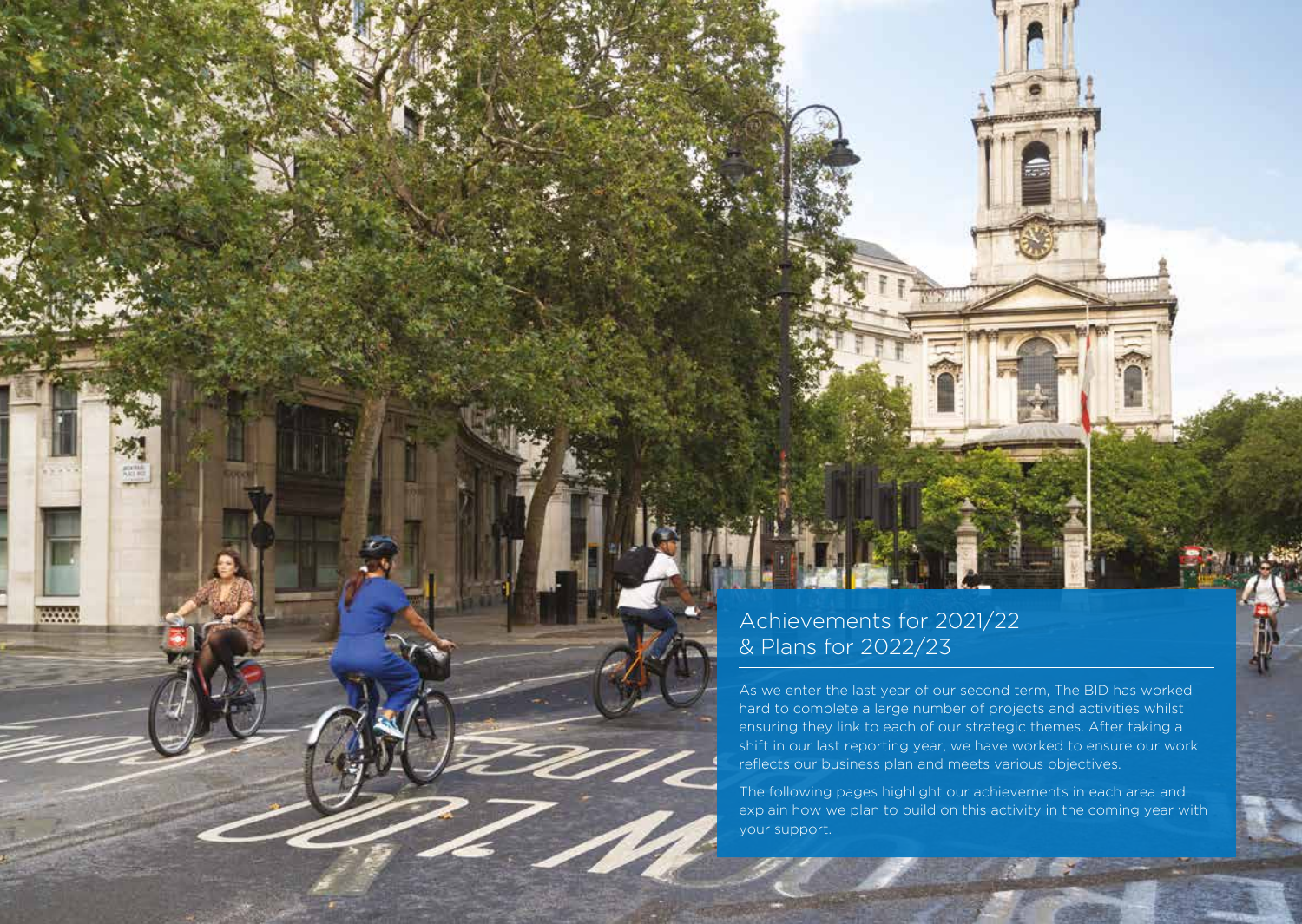STRATEGIC VISION



#### Total Spend £199,000

Our Strategic Vision is to provide continuous high-quality public realm throughout the Northbank district to create an outstanding setting where businesses can flourish. The Northbank area has many significant buildings, streets and public spaces which attract visitors from across the globe. We are committed to a holistic regeneration with physical street enhancements and initiatives which will meet the changing needs of our city and complement the local heritage architecture and iconic vistas.

Our collaborative approach brings multiple stakeholders together to shape a joint ambition for people friendly streets which encourage sustainable travel and enhance the connections to neighbouring districts. We are working to make our area healthier, greener and cleaner with initiatives to improve air quality and support active travel.

- The BID will continue to work with Westminster City Council, members and strategic partners to deliver the Strand Aldwych transformation and create a new cultural space to inspire, innovate and support the local economy. The BID is leading work to embed smart technologies, sustainability, cultural opportunities and a robust management model for holistic area enhancement. The local community and visitors will benefit from improved amenities with new seating, improved walking and cycling routes and greener places to rest and study.
- Villiers Street was identified in the BID's Strategic Vision to deliver physical street upgrade. We will work with partners to ensure this busy 24-hour, gateway to the West End

is an environment where business can thrive. We are working with local stakeholders to develop an authentic street identity which will guide our community, economy, destination and sustainability initiatives. We will work to enhance views and links to the important local parks and gardens.

- Strand West public realm enhancement concepts have been developed with local stakeholders to regenerate this historic route from Trafalgar Square to the new Aldwych scheme. The two schemes will be connected through overarching projects, to support the local economy and encourage footfall, with an improved visitor experience throughout the day and night.
- Our Riverfront area has a unique character combining historic architecture, the open space and outstanding views of London with multi-modal transport function. We are commissioning urban and riverside realm experts to develop a Place Making Strategy which will effectively address challenges and identify opportunities to bring forward the shared ambition of the stakeholders.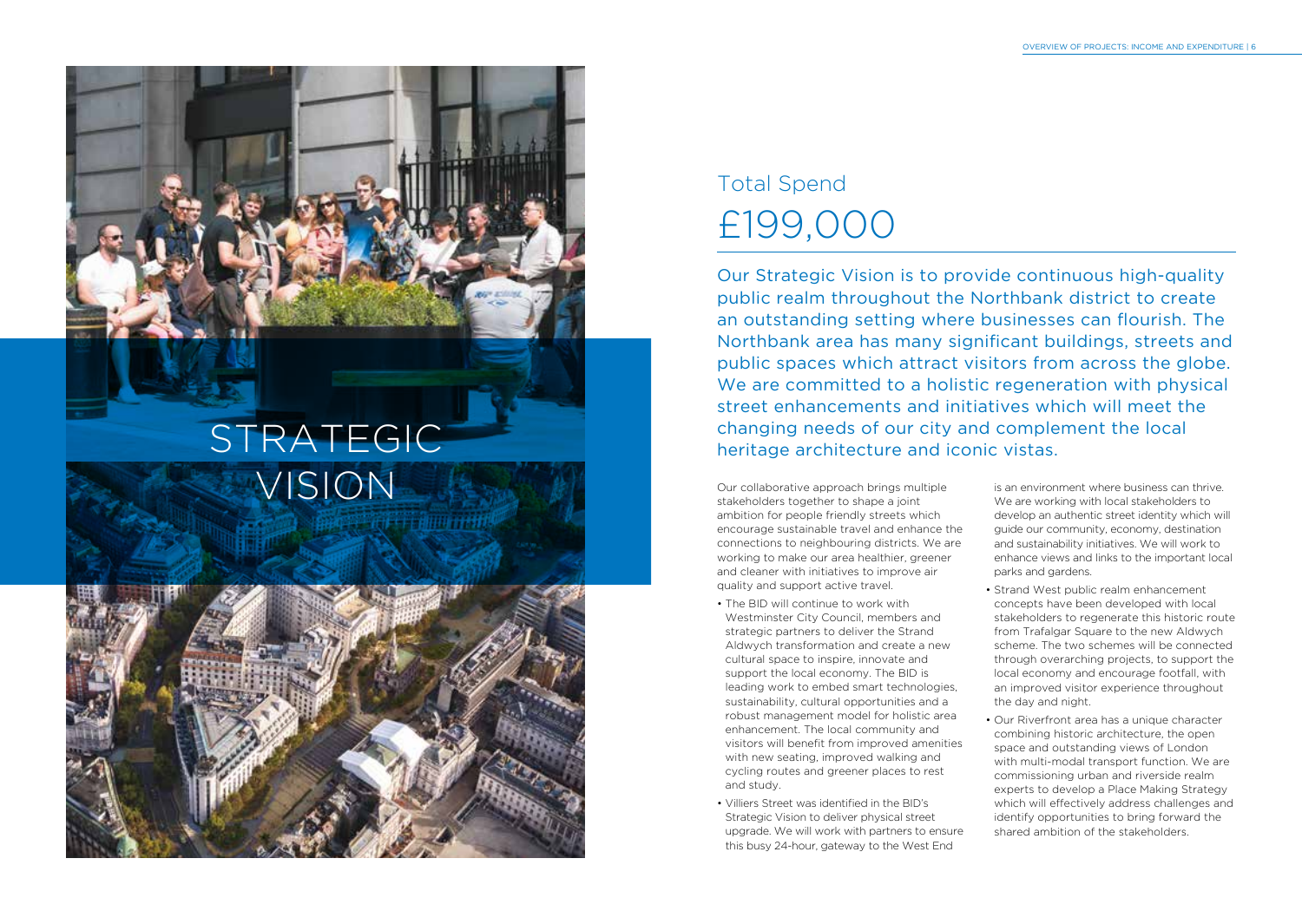

## PUBLIC REALM OPERATIONAL SERVICES



### Total Spend £502,000

Ensuring our area is clean and welcoming is a priority for the Northbank BID. Our dedicated Street Teams provide a 7-day a week service to ensure our area looks its best and meets the challenges of high footfall and a 24-hour economy. We work collaboratively with service providers to identify problems, react quickly and proactively tackle issues. Clean and enticing streets encourage visitors to dwell for longer within the area, which we know leads to a positive economic impact for our local businesses and stakeholders.

- Our dedicated street teams will continue to keep the area clean and tidy with fast reporting of issues and reactive cleaning. We will provide enhanced cleaning services to deep clean the footway, remove stains, graffiti and chewing gum. Throughout the seasons we adapt our services to the area's needs.
- We will work closely with our partners Westminster City Council and Transport for London, to ensure services are aligned and targeted where most needed. We will regularly monitor streets and work with partners to target resources and ensure problems are resolved quickly.
- We will continue to increase the local area greening with trees, plants and flowers. We will increase access to greening with hanging baskets and street planters which can be enjoyed year-round as well as supporting biodiversity and wildlife.
- Central London air quality is a priority for our business members and we will continue to monitor the air and provide accurate data as an evidence base for further investment to improve the air we breathe. We will work with businesses to identify actions which can reduce both local pollution and congestion.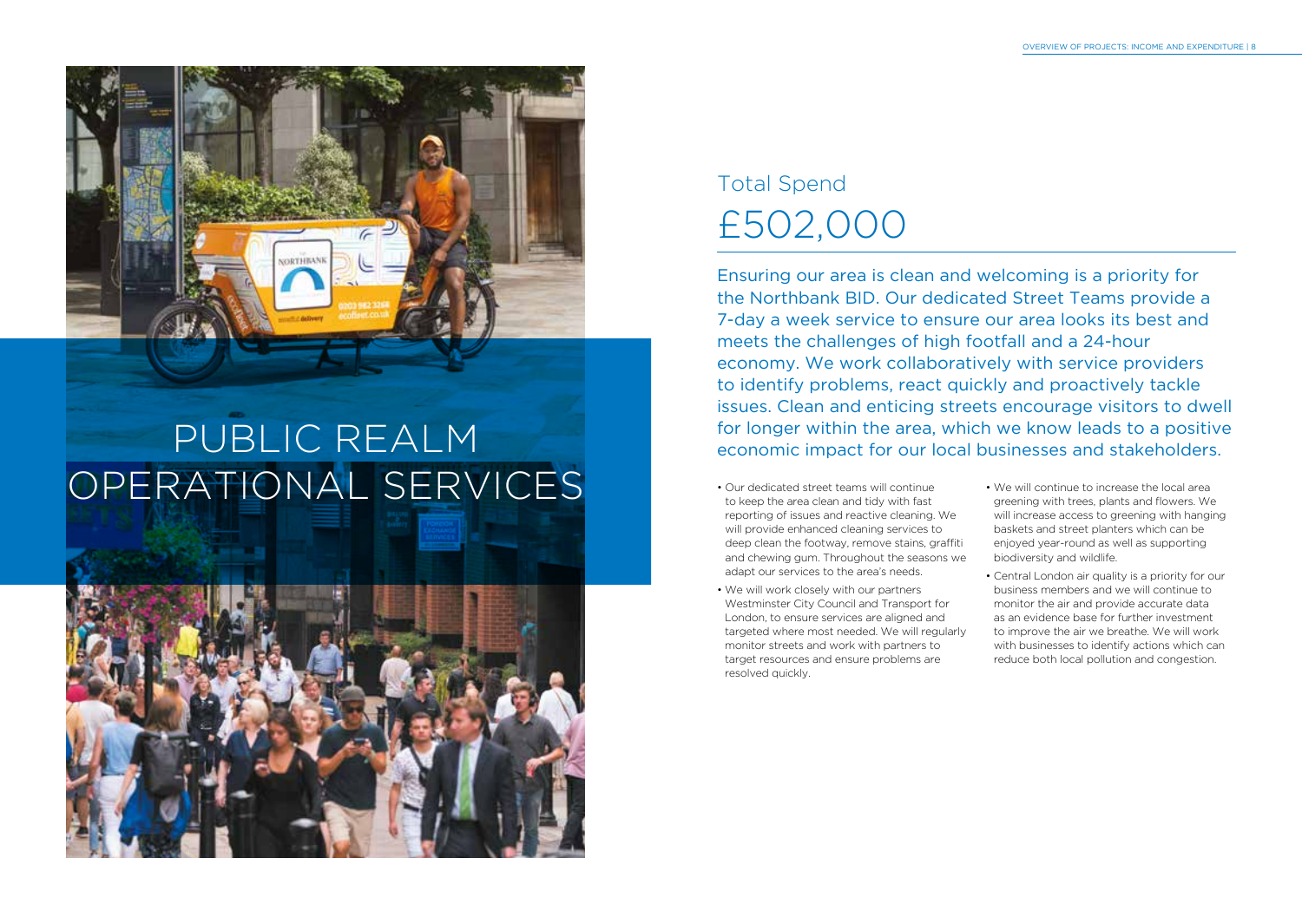

## COMMUNITY SAFETY & BUSINESS RESILIENCE



#### Total Spend £381,000

The Northbank is committed to the safety of everyone who lives, works or visits our area. Our work with the Greater London Authority (GLA), Metropolitan Police Service (MPS), Westminster City Council (WCC), British Transport Police (BTP) and key partners such as the Centre for the Protection of National Infrastructure (CPNI) and Westminster City Council, is vital to reducing crime and anti-social behaviour while minimising the risk from more serious incidents.

- The Northbank Security Team was increased in January 2022 to a 7-day service, with officers patrolling the BID footprint from 6:30am to 11:30pm Monday to Sunday. The team respond to low level crime and anti-social behaviour (ASB) locally and are equipped with bodyworn cameras and radios to fulfil their duties.
- The Northbank Security Team has carried out more than 1,000 welfare checks to local businesses.
- The DISC crime sharing platform has 38 users and each business has been visited to receive training.
- The BID will work with Westminster City Council's Crime reduction partnership to create a night-time "Safe Space" in the BID area, to allow vulnerable people to get support on a night out. We are also working with businesses on a "Safe Haven" scheme to support workers or visitors at night to access a safe place when needed on a night out.
- 6 Counter Terrorism, Cyber Security and business continuity briefings took place virtually this year and have been attended by over 140 business representatives.
- The BID completed an extensive CCTV audit for the area which was praised by the MET Police and West End Security Group. Over 990 cameras have been audited and will be reviewed by the Borough Commissioner of the MET as part of a CCTV review in Westminster.
- Night Safety, especially the safety of Women, is a priority for the BID. Fight WAVE (Welfare Vulnerability Engagement) trainings have been delivered across the footprint. These help businesses spot and protect vulnerability in their venues. Theatres, Hotels and Licensed premises have participated and we are partnering with the GLA to encourage as many of our venues to sign up to the "Women's Night Safety Charter".
- In January 2022, the BID tendered for a Northbank Outreach Service to support individuals sleeping rough in the area in order for them to find a route away from the streets. The Passage are delivering the service which consists of two fulltime outreach workers, they will work in partnership with the Council and other teams to respond quickly to referrals.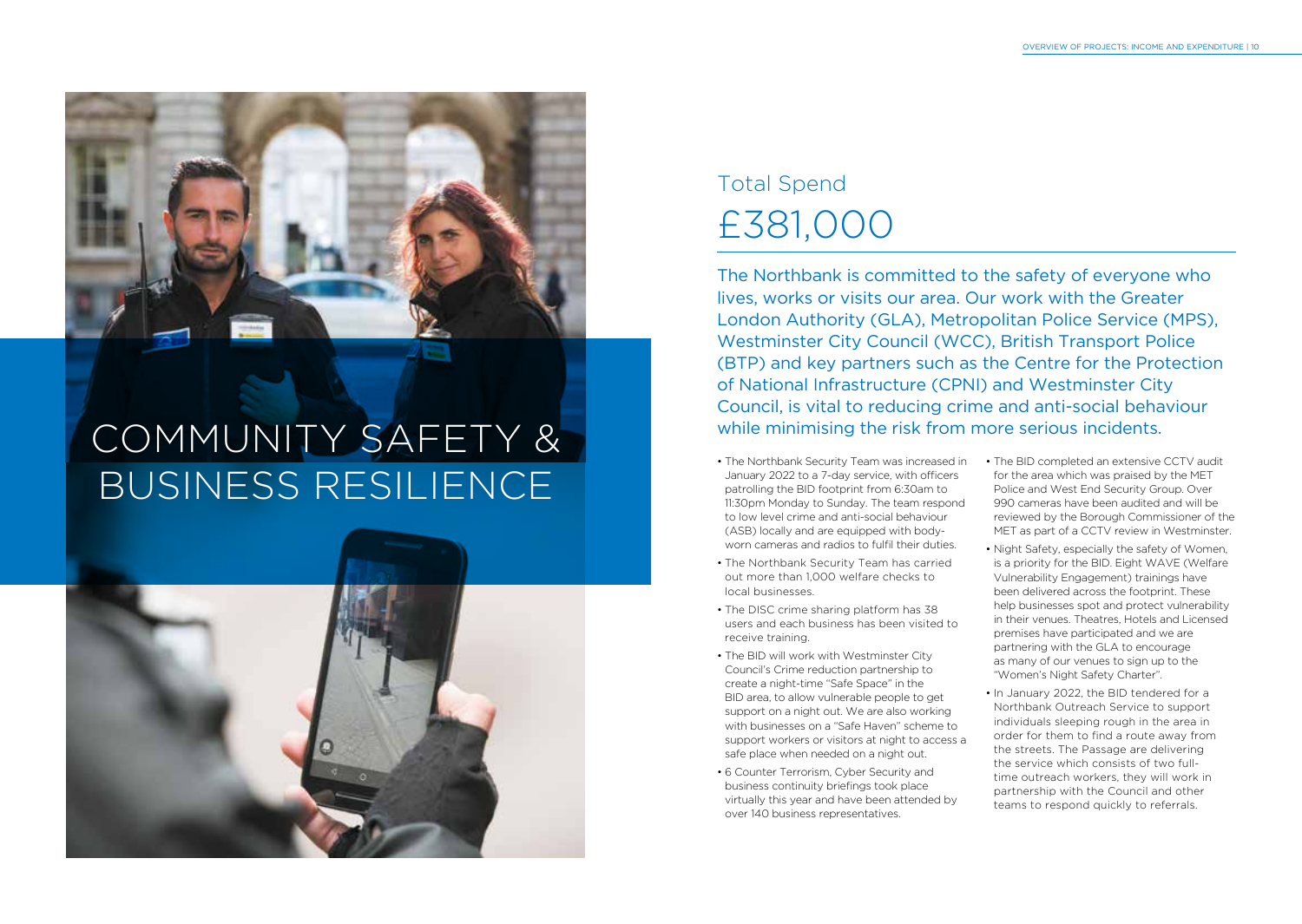

# MARKETED & PROMOTED



### Total Spend £490,000

Communications play a vital role in the BID's work promoting local businesses, lobbying on behalf of our members, marketing the area and holding compelling events – all working towards elevating the area as a destination for leisure and business.

- The Northbank BID hosted over 100 online events in the past year to engage with the local community and promote the area's local businesses. The South Westminster BIDs worked together to produce the extensive Virtual Event Series. The events have been hugely popular with 5,527 bookings and 24,485 Eventbrite page views<sup>1</sup>. Various Northbank companies were promoted through the series and since April 2020, 9 dedicated virtual event series emails were sent to 11,702 email subscribers.
- Working in partnership with the Victoria, Victoria Westminster and Whitehall BIDs, The Northbank hosted our Summer campaign 'Celebrating everyday Kings and Queens', which included a tunnel installation within Victoria Embankment Gardens, and street flags on Strand from July to September 2021.
- Our Christmas activations included working with local partners to host three Christmas Chalets throughout the BID area, both on street and with property owners. Victoria Embankment Garden housed a Dome, which was used to host a variety of Christmas lead activities. To accompany this campaign we created an illustrated map, which was handed out to the public, for them to follow the trail that led into our partners in the South Westminster area.

<sup>1</sup> Events running from April 2021 to February 2022 2 Both figures are from April 2021 to 1st February 2022

- Working with our partners Westminster City Council on the Strand Aldwych project meanwhile space, the BID held an alfresco dining experience in September 2021.
- The BID will continue to provide the Street Ambassador service to promote the area and local businesses. Since April 2021 the ambassadors have completed 508 formal business visits<sup>2</sup> to support our local community.
- Christmas lights on the Strand and Villiers Street were erected in 2021. The lights illuminated the area from 12th November to 5th January 2022 and Christmas Lights will remain part of the BID's marketing activity in 2022, with the addition of Christmas lights on Aldwych, illuminating the works of the Strand Aldwych project.
- To support engagement with our local businesses and stakeholders, the BID hosted an online advent calendar for the second year, via the BID website, and promoted it through newsletters and social media channels. Over 5,000 individual entries were received for the advent calendar competition, which is an increase of 46% Year on Year. Over 250 entrants signed up to the BID newsletter.
- West End Live made its return in 2021, after a brief hiatus due to the Coronavirus Pandemic. Taking place in Trafalgar Square, The Northbank continued to be a main sponsor for the event and supported the two-day event.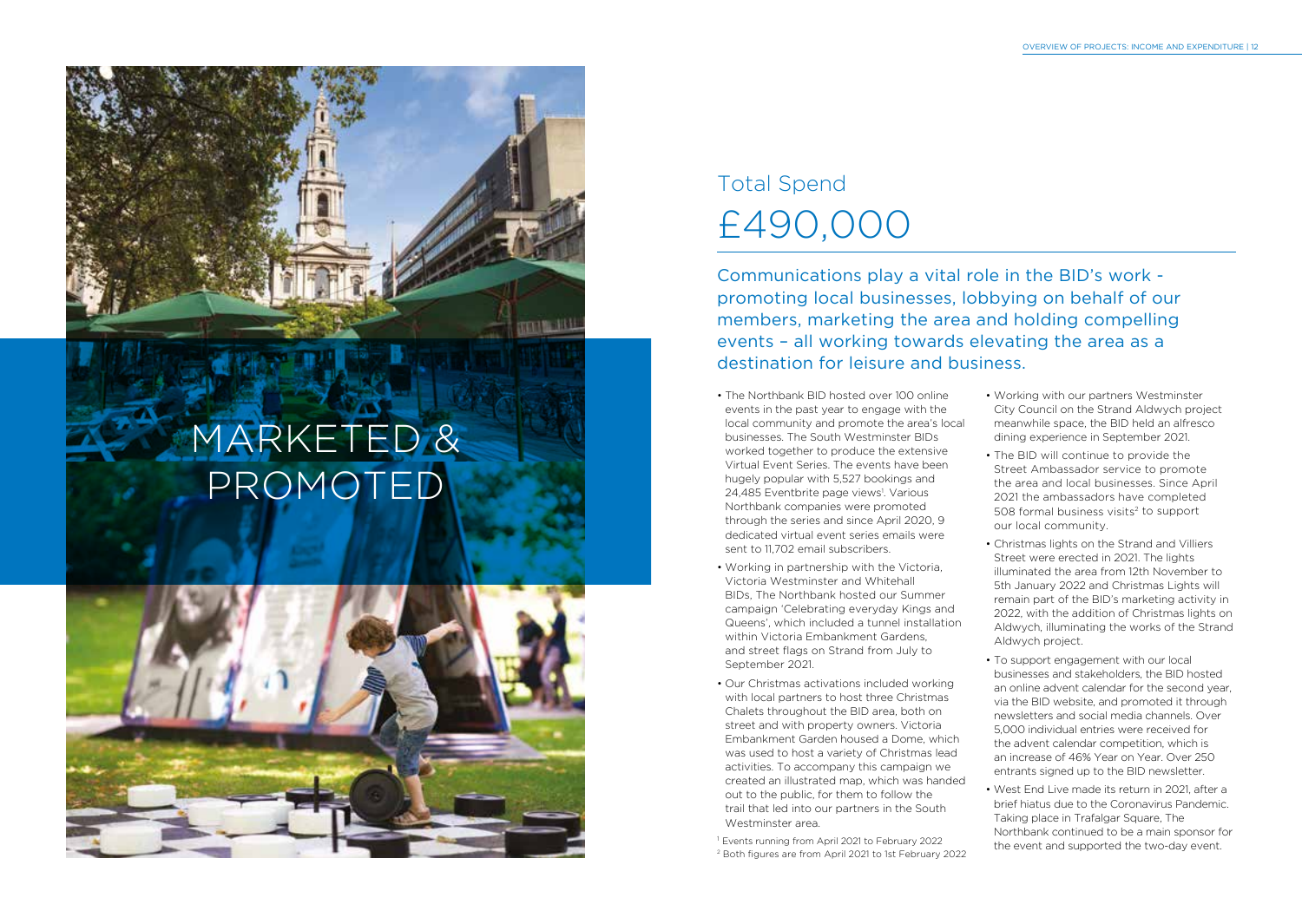

DWYCH in the frame! eping STRAN

### CORPORATE COMMUNITY ENGAGEMENT (CSR)



#### Total Spend £316,000

The Northbank BID aims to support employees and create networks between businesses and the wider community. Through hosting lunchtime wellbeing workshops, cultural and charity events and facilitating training, the BID has been able to successfully support employees and link community and business.

- At Christmas, the BID created 260 Christmas Gift Hampers that were delivered to local vulnerable elderly residents across South Westminster. The hampers were filled with items that had been purchased from local businesses.
- This year our annual Christmas Gift Drop campaign was co-branded with Social Bite, a chain of cafes that are on a mission to collaboratively end homelessness. The 'Tree of Kindness' was installed in front of Charing Cross station where members and visitors could donate gifts or donate online. Both the BID and Social Bite were able to support The Connection @ St Martins with this initiative.
- There are currently over 8,000 Privilege cards in circulation within The Northbank BID community. Over 100 offers and discounts being provided for local shops, leisure, bars and restaurants. The businesses gave both in-person and online offers.
- We have continued to deliver wellbeing events as part of a virtual event series. Our most recent events with The Wellbeing People consisted of themes such as Hunger Management and How to Achieve Anything.
- The BID also ran mental health training courses to give employees the skills to spot the signs of low mental health and support individuals in the workplace.
- We commissioned Angela Morgan to host walking tours in the Westminster area for Black History Month. The tours lasted two hours and the public were able to discover black history landmarks in the heart of Westminster.
- As part of our apprenticeships, employability and skills CSR programme the BID delivered two workshops in schools in the Westminster area for STEAM Week. The workshops were delivered in partnership with Westminster City Council's Careers, Skills and Enterprise team and were Dragon's Den themed. Students were asked to create businesses that could positively affect their community.
- The BID has also contributed to St Mary Le Strand to start their community choir.
- This year we participated in the Lord Mayor's Show and showcased a float, titled "In the Frame", to celebrate the new pedestrianised destination within the Northbank.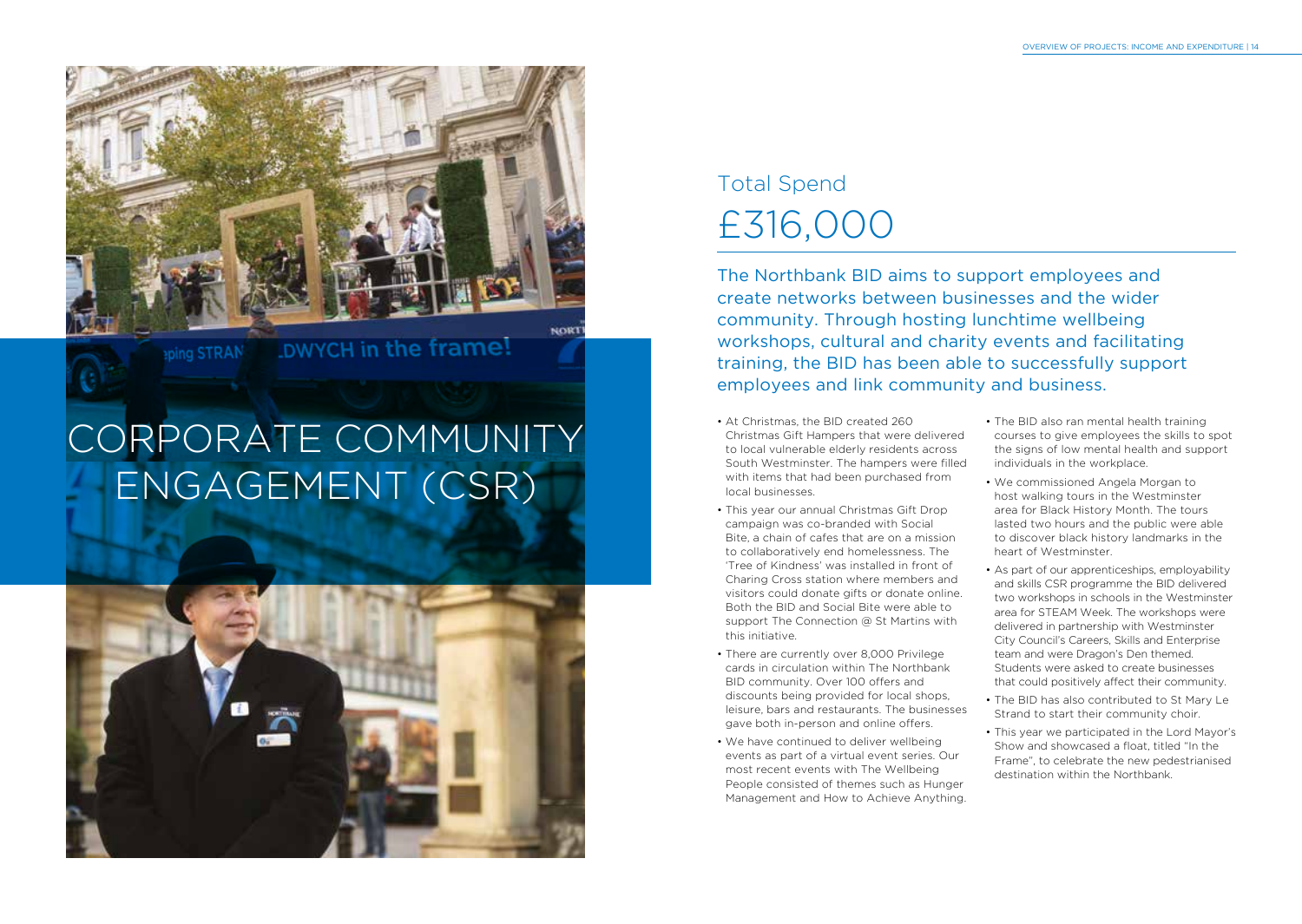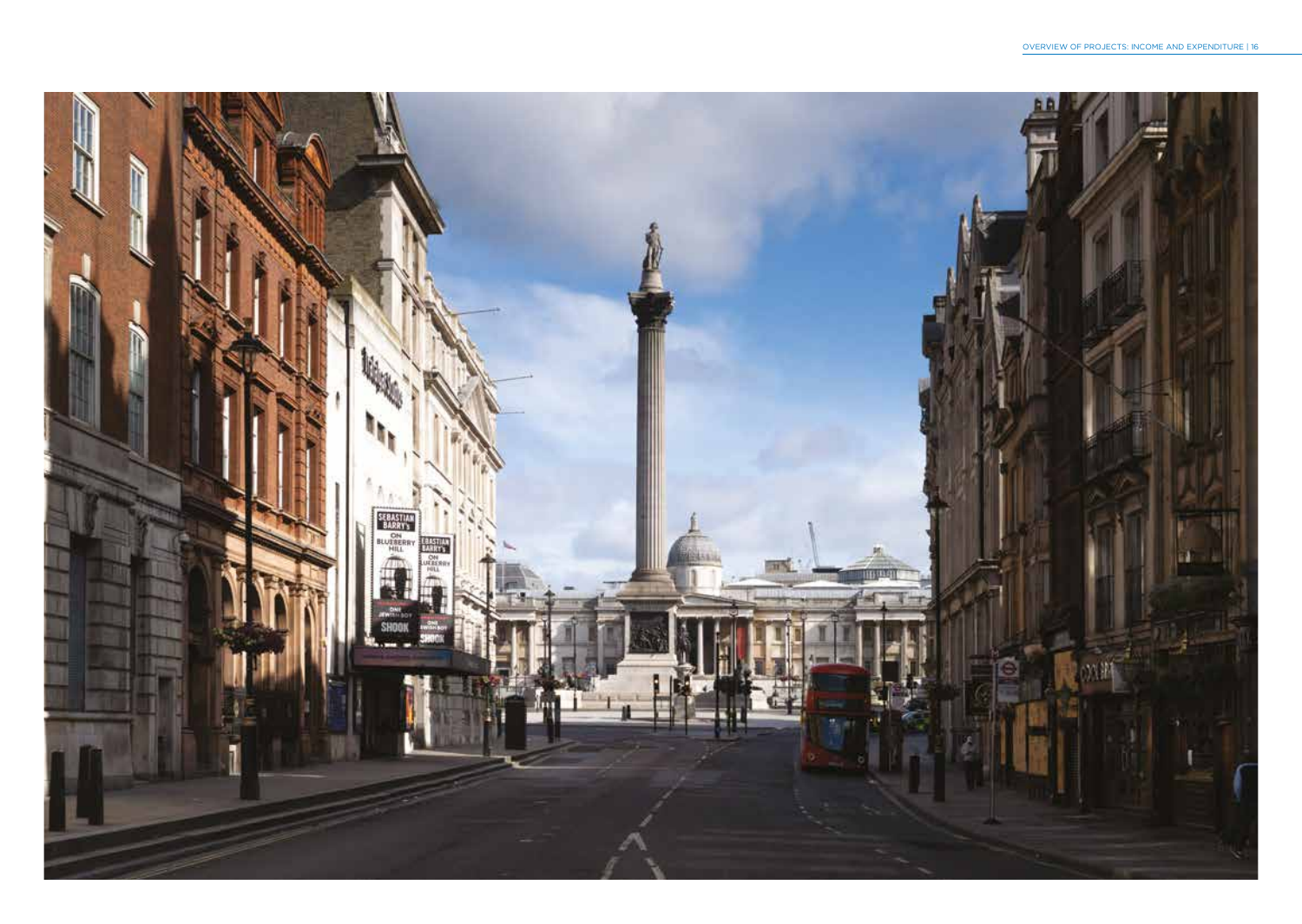### Income and expenditure\* 2021/22

| Income                                   |            |                                   |            |
|------------------------------------------|------------|-----------------------------------|------------|
|                                          |            | BID Levy £ Grant / Other Income £ | Total £    |
| <b>BID Levy collection</b>               | 1,739,000  |                                   | 1,739,000  |
| Other income                             |            | 28,000                            | 28,000     |
| <b>TOTAL</b>                             | 1,739,000  | 28,000                            | 1,767,000  |
| Expenditure                              |            |                                   |            |
| Public Realm Operational Services        |            |                                   |            |
| Environment and sustainability           | 52,000     |                                   | 52,000     |
| Public realm delivery                    | 67,000     |                                   | 67,000     |
| Cleansing and recycling                  | 383,000    |                                   | 383,000    |
| Strategic Vision for Northbank           |            |                                   |            |
| Public realm strategies                  | 105,000    |                                   | 105,000    |
| Low Emission Neighbourhood               | 41,000     |                                   | 41,000     |
| Placemaking / Strand and Aldwych         | 53,000     |                                   | 53,000     |
| Community Safety and Business Resilience |            |                                   |            |
| Northbank security patrol                | 257,000    |                                   | 257,000    |
| <b>Business resilience</b>               | 70,000     |                                   | 70,000     |
| Crime prevention seminars / materials    | 54,000     |                                   | 54,000     |
| Marketed and Promoted                    |            |                                   |            |
| Street ambassador costs 50%              | 54,000     |                                   | 54,000     |
| Cultural and promotional events          | 261,000    |                                   | 261,000    |
| Marketing and PR                         | 175,000    |                                   | 175,000    |
| Corporate Community Engagement           |            |                                   |            |
| Street ambassador costs 50%              | 54,000     |                                   | 54,000     |
| Small business network                   | 129,000    |                                   | 129,000    |
| Corporate and community engagement       | 133,000    |                                   | 133,000    |
| Overhead costs                           |            |                                   |            |
| <b>BID Team support</b>                  | 130,022    | 28,000                            | 158,000    |
| <b>BID</b> overhead costs                | 198,000    |                                   | 198,000    |
| Contingency                              | 138,000    |                                   | 138,000    |
| <b>TOTAL</b>                             | 2,354,000  | 28,000                            | 2,382,000  |
| Surplus/deficit                          | $-615,000$ |                                   | $-615,000$ |
| Brought forward from 2020/21             |            |                                   | 1,178,000  |
| Carried forward to 2022/23               |            |                                   | 563,000    |

#### Anticipated Income and expenditure 2022/23

Income

|                                          |            | BID Levy £ Grant / Other Income £ | Total £    |
|------------------------------------------|------------|-----------------------------------|------------|
| <b>BID Levy collection</b>               | 1,932,000  |                                   | 1,932,000  |
| Other income                             |            | 10,500                            | 10,500     |
| <b>TOTAL</b>                             | 1,932,000  | 10,500                            | 1,942,500  |
| Expenditure                              |            |                                   |            |
| Public Realm Operational Services        |            |                                   |            |
| Environment and sustainability           | 47,000     |                                   | 47,000     |
| Public realm delivery                    | 60,000     |                                   | 60,000     |
| Cleansing and recycling                  | 345,000    |                                   | 345,000    |
| Strategic Vision for Northbank           |            |                                   |            |
| Public realm strategies                  | 91,000     |                                   | 91,000     |
| Low Emission Neighbourhood               | 36,000     |                                   | 36,000     |
| Placemaking / Strand and Aldwych         | 45,000     |                                   | 45,000     |
| Community Safety and Business Resilience |            |                                   |            |
| Northbank security patrol                | 247,000    |                                   | 247,000    |
| <b>Business resilience</b>               | 67,000     |                                   | 67,000     |
| Crime prevention seminars / materials    | 51,000     |                                   | 51,000     |
| Marketed and Promoted                    |            |                                   |            |
| Street ambassador costs 50%              | 73,000     |                                   | 73,000     |
| Cultural and promotional events          | 214,000    |                                   | 214,000    |
| Marketing and PR                         | 144,000    |                                   | 144,000    |
| Corporate Community Engagement           |            |                                   |            |
| Street ambassador costs 50%              | 73,000     |                                   | 73,000     |
| Small business network                   | 113,000    |                                   | 113,000    |
| Corporate and community engagement       | 116,000    |                                   | 116,000    |
| Overhead costs                           |            |                                   |            |
| <b>BID Team support</b>                  | 118,500    | 10,500                            | 129,000    |
| <b>BID</b> overhead costs                | 172,000    |                                   | 172,000    |
| Contingency                              | 129,000    |                                   | 129,000    |
| <b>TOTAL</b>                             | 2,141,500  | 10,500                            | 2,152,000  |
| Surplus/deficit                          | $-209,500$ |                                   | $-209,500$ |
| Brought forward from 2021/22             |            |                                   | 563,000    |
| Carried forward to 2023/24               |            |                                   | 353,500    |